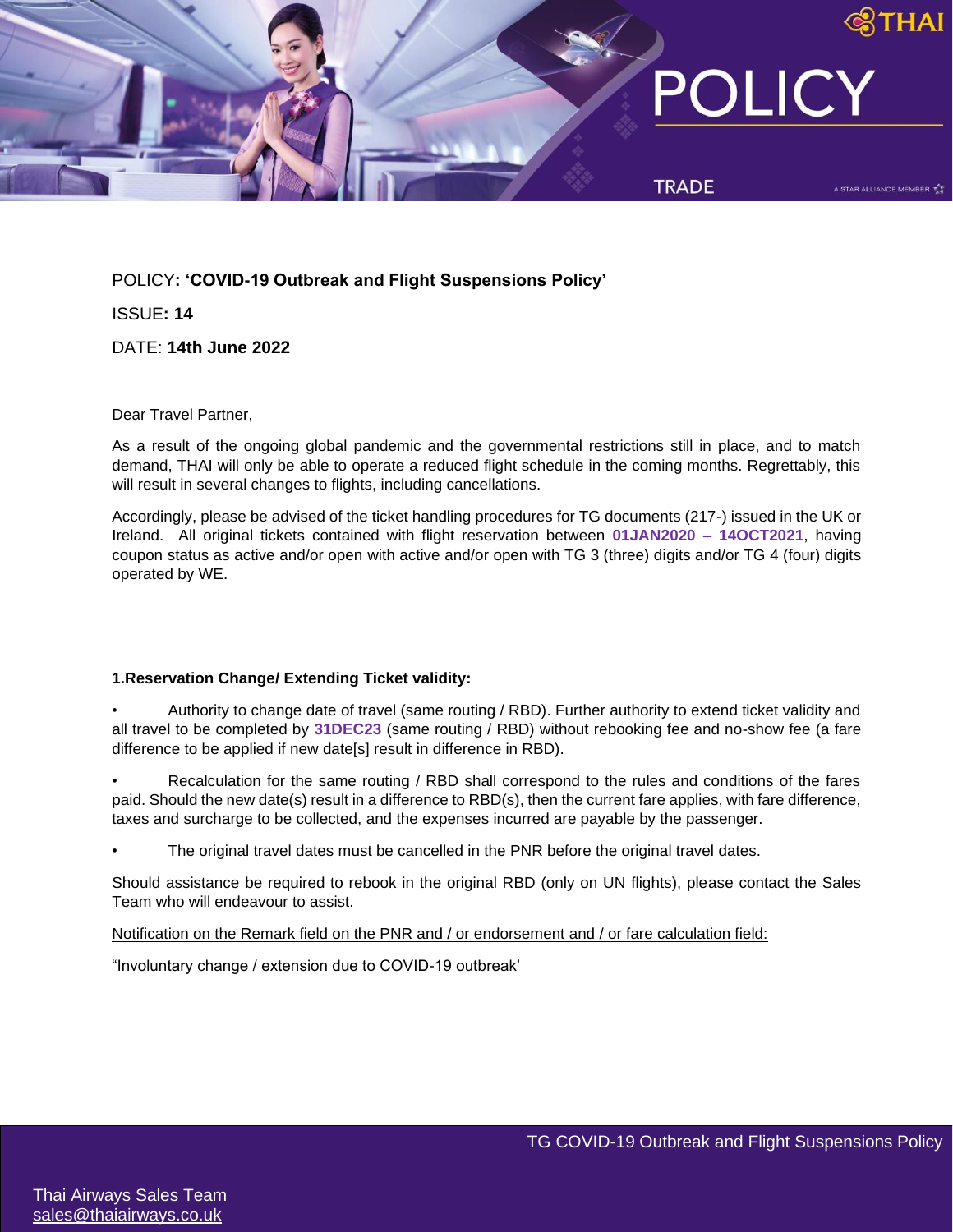

### **2. Reissue and Reroute:**

• Authority to reissue/reroute ticket within its validity and all travel to be completed by **31DEC23** without reissue fee and no-show fee

• Authority to reroute to any sectors operated by TG (TG 3 digits and 4 digits codeshares, including interline sectors under SPA & codeshare issued in the same ticket, subject to the relevant interline agreement policy.

• Recalculation for rerouting shall correspond to current fare and TFCs.

• Any additional amount in fares, surcharges, taxes (if any) are to be collected. The expenses incurred are payable by the passenger.

## Notification on Endorsement/fare calculation field:

'Involuntary reissue / reroute due to COVID-19 outbreak'

## **3. Cancellation and/or Refund**

3.1 All flights involuntarily cancelled (UN) by THAI (TG) and/or THAI Smile (WE)

# **Waiver of the cancellation/refund fee is only possible when flights have been cancelled (UN) by TG.**

All refunds for TG (217) tickets have to be processed by application for refund through the BSP link. No direct refund through GDS is allowed. TG will then approve the refund through the BSP.

#### Notification to add in the refund remark:

'Involuntary refund due to COVID-19 outbreak – UN TG (flight number) / (flight date)'

#### **Refund for partially used ticket:**

• For partially used tickets with sectors remaining, the refund charge shall be waived, and the calculation of residue refund value shall be based on involuntary refund procedures. Refund value will be calculated on actual flown segments.

### 3.2 All flights voluntarily cancelled by the passenger

Refunds to be processed based on the applicable fare rules.

Waiver of refund penalties or the refund of non-refundable tickets is not permitted.

# **Refund for partially used ticket:**

Refunds to be processed based on the applicable fare rules.

Waiver of refund penalties or the refund of non-refundable tickets is not permitted.